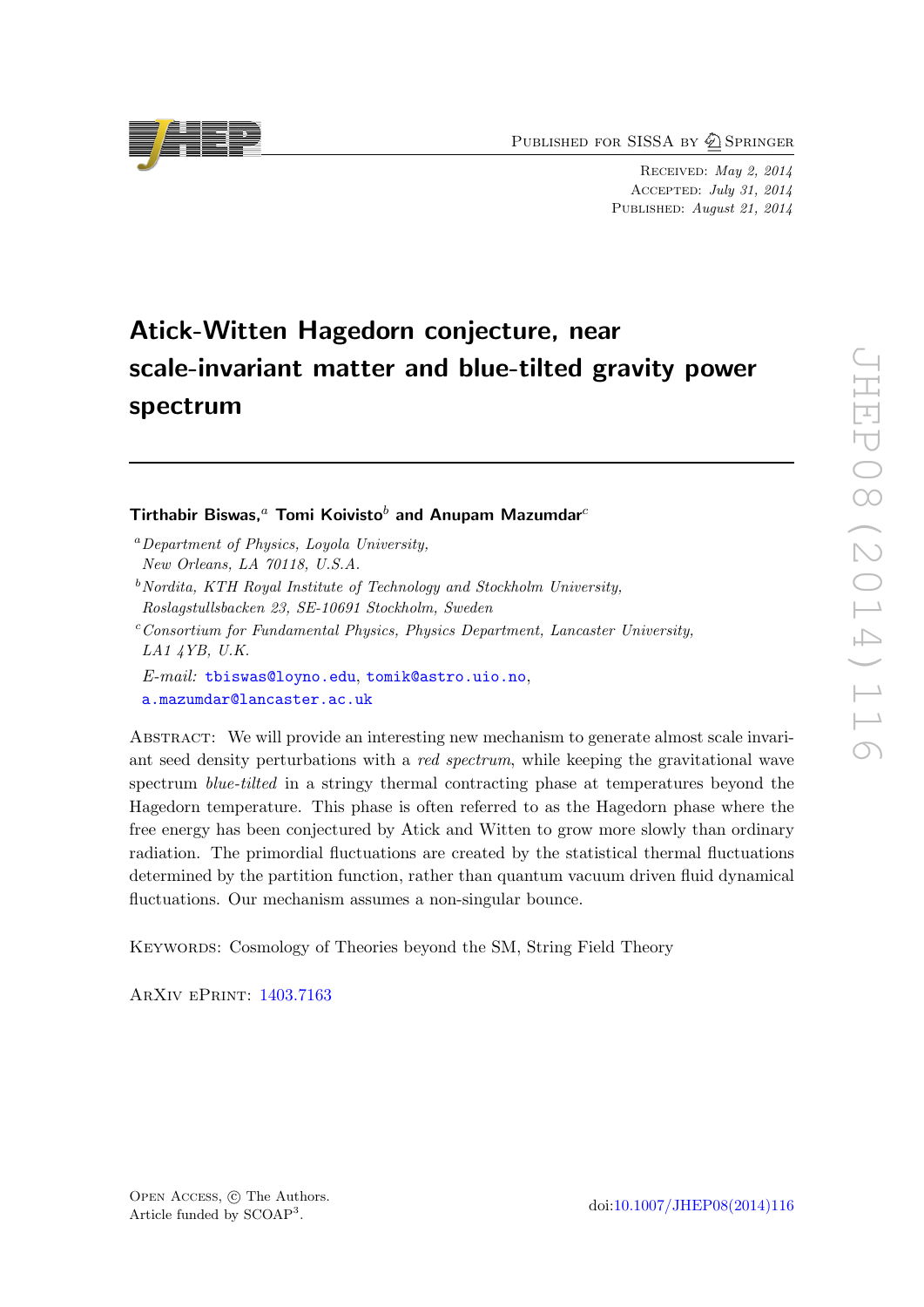## Contents

| 1 Thermal fluctuations                      |   |
|---------------------------------------------|---|
| 2 Hagedorn phase and CMB spectrum           |   |
| 3 Gravitational waves                       |   |
| 4 Spectral tilts & low multipole anomalies  | 5 |
| 5 Inflationary stretching & closing remarks | 7 |

There has been a very important discovery of B-mode of polarisation from the BICEP team [\[1\]](#page-8-0), which points its origin towards the primordial gravitational waves seeded during the earliest epochs in the history of the universe, roughly at the  $10^{16}$  GeV scale. The data suggests a tensor-to-scalar ratio

$$
0.15 \le r(k_*) \equiv \mathcal{P}_{\zeta}(k_*) / \mathcal{P}_h(k_*) \le 0.27 \,, \tag{0.1}
$$

at the pivot scale,  $k_* = 0.002 \text{ Mpc}^{-1}$ . There is a mild hint that the gravitational wave spectrum is growing with a *blue-tilted* spectrum  $[2, 3]$  $[2, 3]$  $[2, 3]$ , while Planck  $[4]$  and WMAP  $[5]$ has provided evidence for a red tilted matter power spectrum. Typically, in inflationary models it is challenging to generate a *blue tilted* gravitational wave spectrum: since the amplitude of the gravitational waves is proportional to the total energy density of the universe, the energy density would need to grow as progressively shorter modes leave the Hubble patch during inflation. However, this is impossible in a monotonically expanding universe as long as the matter content satisfies the weak energy condition. For instance, the Hubble expansion rate decreases very gradually during typical inflation, for a review, see [\[6\]](#page-9-1). Now, in bouncing (cyclic) cosmologies there is a (are) *contracting phase(s)* where the energy density increases preceding the *expanding phase(s)*. This therefore naturally gives rise to a blue-tilted gravitational wave spectrum. The challenging part, actually, is to produce a near-scale-invariant red-tilted scalar spectrum.

In this paper we will first present a new mechanism to generate a near scale-invariant spectrum of scalar perturbations based on a thermal stringy Hagedorn phase. We will see that the tilt of the scalar spectrum can be either red or blue depending upon the parameters of the model and therefore can be consistent with Planck and WMAP observations. Next, we will calculate the gravity wave spectrum in this model. We will see that the model comes with a definite prediction of a blue-tilted spectrum,<sup>[1](#page-1-0)</sup> and that it can give rise to a relatively large tensor-to-scalar ratio consistent, in particular, with the observed value by the BICEP team.

<span id="page-1-0"></span><sup>&</sup>lt;sup>1</sup>In the context of string cosmology a blue tilt of relic gravitons may be generic, as already pointed out in refs. [\[7,](#page-9-2) [8\]](#page-9-3).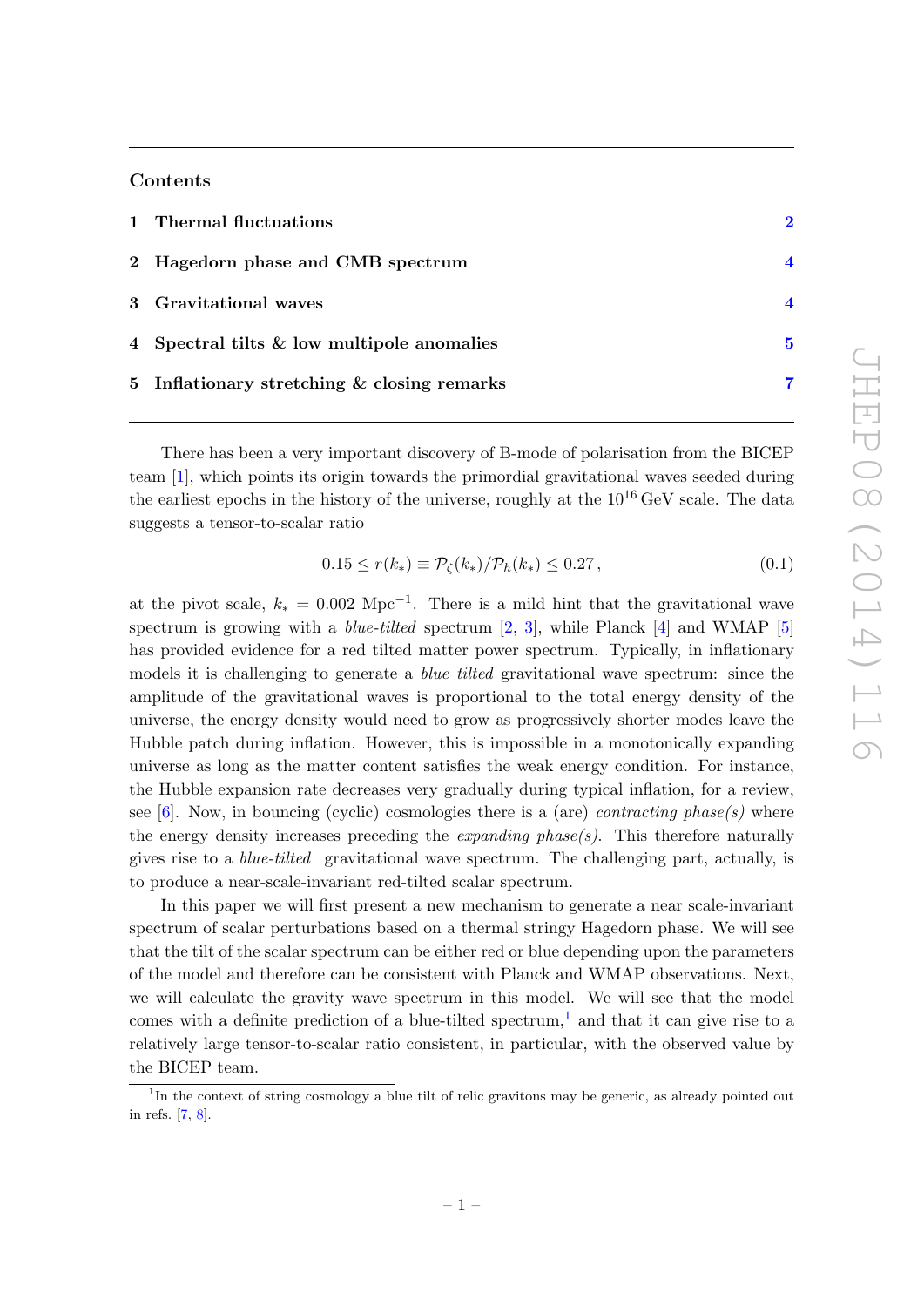One of the most intriguing features of string theory is the existence of the Hagedorn phase at high temperatures where the energy is not dominated by the massless modes, but rather by the most massive string states, leading to a pressureless fluid  $[9-12]$  $[9-12]$ . In fact, a canonical description of the thermal phase indicated a limiting Hagedorn temperature [\[9,](#page-9-4) [10\]](#page-9-6). Later, however, it was argued that the limiting temperature only corresponds to the emergence of a thermal tachyonic mode making the description of the system in terms of fundamental string excitations invalid [\[13,](#page-9-7) [14\]](#page-9-8). It was further conjectured by Atick and Witten in one of the classic papers [\[15\]](#page-9-9) that at temperatures larger than the Hagedorn temperature, the free energy  $\mathcal F$  grows much more slowly,

<span id="page-2-1"></span>
$$
\mathcal{F} \propto T^2 \,,\tag{0.2}
$$

as compared to conventional field theories where  $\mathcal{F} \propto T^4$ . Therefore, the system represents many fewer degrees of freedom than one would have expected from the zero-temperature string spectrum, or even in point-like particle field theories. It is worth pointing out that a finite temperature loop calculation  $[16]$  of a toy p-adic string model precisely exhibited the  $T^2$  behavior along with thermal duality:  $Z(T) \sim Z(T_H^2/T)$ , another feature also con-jectured in [\[15\]](#page-9-9). Z denotes the finite temperature partition function and  $T_H$ , the Hagedorn temperature, is related to the string scale via  $\mathcal{O}(1)$  factors. Finally, we note that such a "stiff fluid" (equation of state parameter,  $w = p/\rho \approx 1$ ) behaviour [\(0.2\)](#page-2-1) has also been argued to emerge in a quantum gravity phase of interconnected blackholes and holographic principles [\[17\]](#page-9-11). Surprisingly, [\(0.2\)](#page-2-1) seems also to lead to a new mechanism to generate near scale-invariant matter perturbations.

We should point out that our scenario is different from the Brandenberger-Nayeri-Vafa mechanism [\[18,](#page-9-12) [19\]](#page-9-13), which is based on the behaviour of closed string modes below the Hagedorn temperature. In our case we are looking at stringy thermodynamics above the Hagedorn temperature. Moreover, the mechanism in  $[18, 19]$  $[18, 19]$  $[18, 19]$  requires a loitering or a slow bounce phase [\[20\]](#page-9-14) to realize which one has to invoke new physics beyond Einstein's theory of General Relativity (GR), whereas the mechanism we will discuss is based on a contracting universe dominated by a stiff fluid and evolving according to GR. We require a bounce mechanism (see e.g. [\[21–](#page-9-15)[25\]](#page-10-0)) only to transition from contraction to expansion, the modes that we are observing today at CMB exits prior to the bounce. Our scenario is also very distinct from the ekpyrotic case [\[26\]](#page-10-1) which operates at  $w \gg 1$  whereas we have  $w \approx 1$ . More importantly, we are considering thermal fluctuations as opposed to scalar field fluctuations.

## <span id="page-2-0"></span>1 Thermal fluctuations

The possibility of thermal fluctuations being the origin of small inhomogeneities and anisotropies in the cosmic microwave background perhaps dates back to Peebles [\[27\]](#page-10-2). In general, fluid fluctuations can arise from two different sources:

• There could be fluctuations in the energy density and the associated temperature. This can arise, for instance, due to quantum vacuum fluctuations as has been widely studied, see [\[28\]](#page-10-3).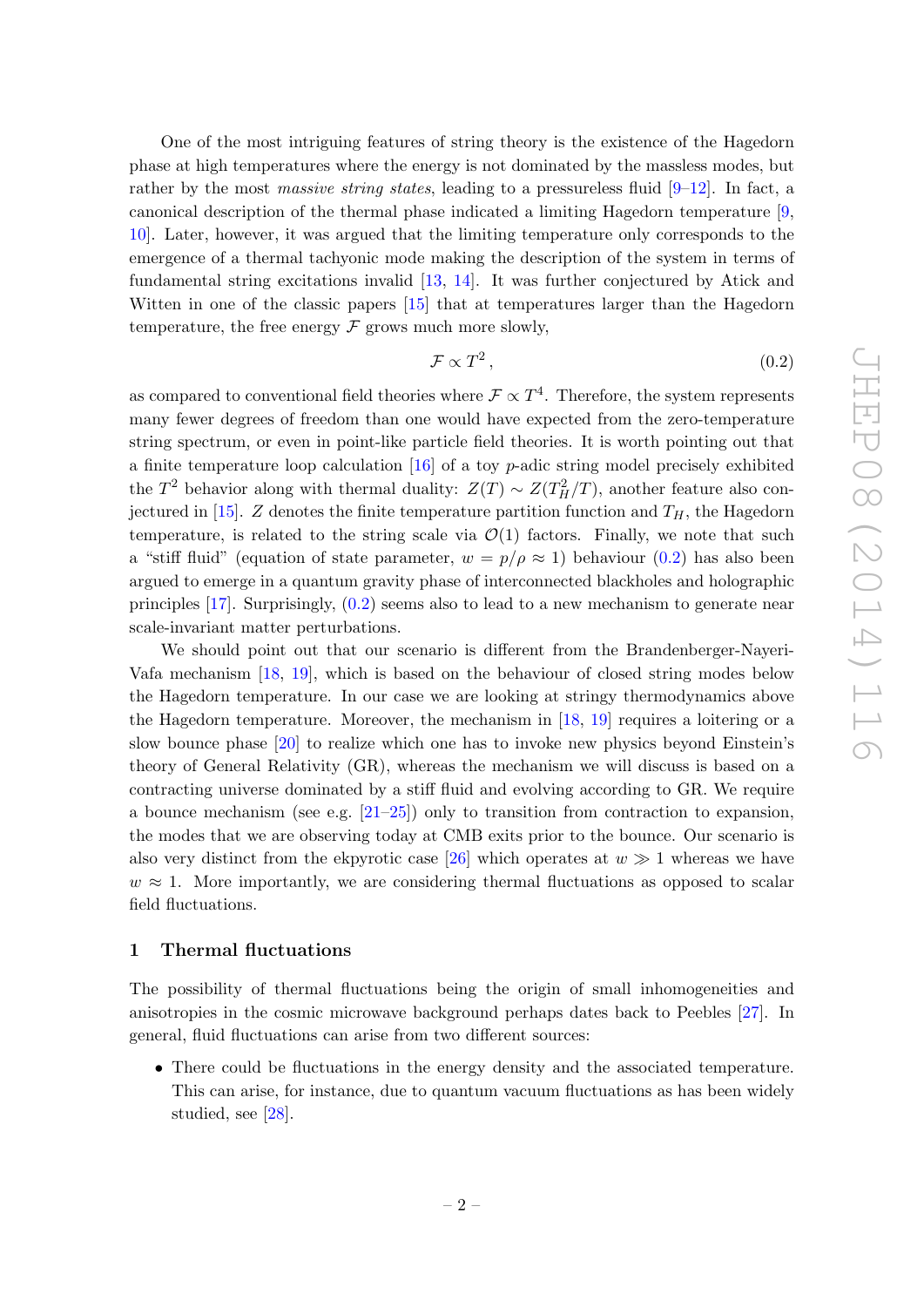• However, even if one can define a unique temperature in a given volume, there are fluctuations in energy within this volume due to the very statistical nature of thermal physics. This could also potentially seed primordial fluctuations, see for instance [\[29–](#page-10-4) [32\]](#page-10-5) and references there-in.

The statistical fluctuations in the energy inside a given volume  $L^3$  is given by

$$
\langle (\Delta E)^2 \rangle_L \equiv \langle E^2 \rangle - \langle E \rangle^2 = \frac{\partial^2 \ln Z}{\partial \beta^2} = T^2 C_L
$$
  

$$
\Rightarrow \langle \delta \rho^2 \rangle_L = \frac{T^2 C_V}{L^6} = \frac{T^2}{L^3} \frac{\partial \rho}{\partial T}
$$
(1.1)

where  $C_L$  is the heat capacity of the thermal system for a given volume  $L^3$ . These are random fluctuations that exists in any finite temperature system and arise already at the classical level as long as the fluid is in local thermal equilibrium. The power spectrum for the seed perturbations could then be sourced by these thermal fluctuations till the wavelengths of the fluctuations are larger than the Hubble length. Once the modes become super-Hubble, thermal correlations over the relevant physical wavelengths can no longer be maintained, the coupled metric and matter fluctuations now evolve according to the usual General Relativistic hydrodynamical differential equations. Essentially, in this set-up the sub-Hubble thermal fluctuations (instead of the traditional quantum vacuum fluctuations) act as the initial conditions for the super-Hubble fluctuations.

Very recently in [\[33\]](#page-10-6) a precise understanding of how these statistical fluctuations get encoded in the curvature perturbations,  $\zeta$ , at the "Hubble crossing", was achieved for a general extensive thermodynamic fluid whose pressure,  $p$ , can be an arbitrary function of the temperature, T. The derived curvature power spectrum reads

$$
\mathcal{P}_{\zeta} = k^3 \zeta_k^2 = \sqrt{3} \gamma^2 A^2(T_k) \frac{T_k^2 \rho_k'}{M_p^3 \sqrt{\rho_k}},
$$
\n(1.2)

where  $\gamma = 2\sqrt{2}\pi^{3/4} \approx 6.7$ ,  $M_p$  is the reduced Planck mass and the prime denotes derivative with respect to the temperature. The subscript  $k$  (which we are going to subsequently drop) refers to the fact that all these quantities have to be evaluated at the Hubble crossing condition,  $H_k = k/a$ . We are using the notations described in [\[33\]](#page-10-6)

where 
$$
A(T) = \frac{3(1+w)\Omega + 2(3+\chi)}{6(1+w)\Omega}
$$
 (1.3)

$$
\chi = -\frac{3}{2} \left[ 1 + \frac{(1+w)\,\rho\,(2\rho' + T\rho'')}{T\rho'^2} \right].\tag{1.4}
$$

Note, that all the above functions of temperature can be calculated if we know  $p(T)$  as the energy density is related rather straightforwardly to pressure:

$$
\rho(T) = T \frac{dp(T)}{dT} - p(T) \tag{1.5}
$$

Just to illustrate, for radiation the above formula yields

and

$$
\mathcal{P}_{\zeta} = \frac{\sqrt{3g}\gamma^2}{4} \left(\frac{T}{M_p}\right)^3,\tag{1.6}
$$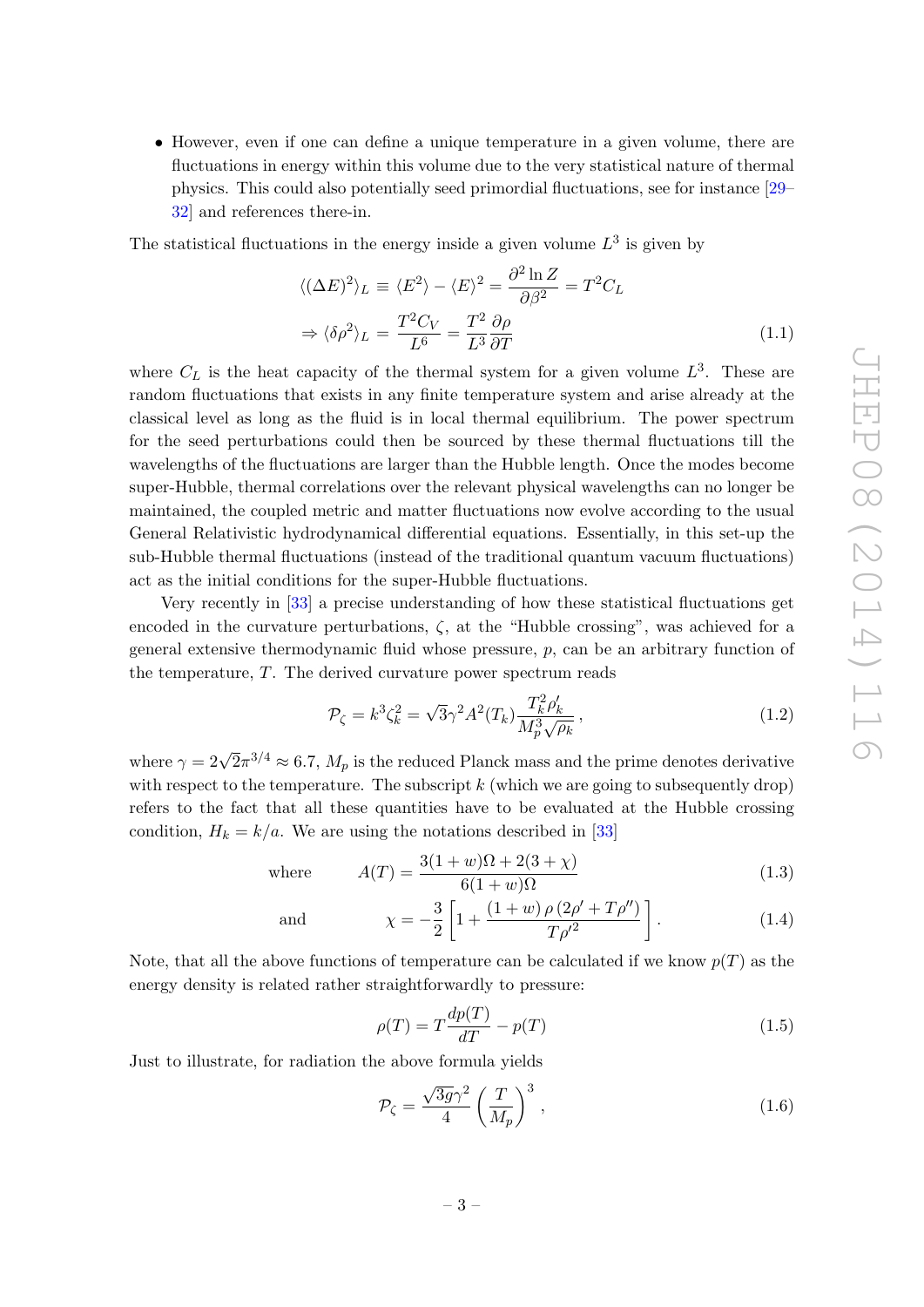where g is the number of degrees of massless modes so that  $\rho = gT^4$ . T corresponds to the temperature when the given mode becomes super-Hubble. Evidently, the spectrum depends strongly on the temperature leading to a large blue tilt [\[33\]](#page-10-6).

#### <span id="page-4-0"></span>2 Hagedorn phase and CMB spectrum

According to the Atick-Witten conjecture, the free energy only grows as  $T^2$  at high temperatures, it is then natural to assume the pressure to be of the form

<span id="page-4-3"></span>
$$
p(T) = M_s^4 \left[ \left( \frac{T}{M_s} \right)^2 + c_1 \left( \frac{T}{M_s} \right) + c_2 \ln \left( \frac{T}{M_s} \right) \right],
$$
 (2.1)

with subleading linear and log terms. The Atick-Witten behaviour should hold above  $T_H$ which should be close to  $M_s$ , as both the scales are expected to be related to the string tension scale by numerical factors [\[15,](#page-9-9) [16\]](#page-9-10). It is a little more transparent and convenient to work with a slightly different functional form

<span id="page-4-2"></span>
$$
p(T) = M_s^4 \left[ \left( \frac{T}{M_s} \right)^2 + c_1 \left( \frac{T}{M_s} \right)^{1+\alpha} \right] \text{ with } |\alpha| \ll 1. \tag{2.2}
$$

Hence, here we will focus on eq.  $(2.2)$  while the analysis with eq.  $(2.1)$  and more general subleading corrections will be provided elsewhere.

The spectrum can be calculated very straightforwardly, and one obtains:

$$
\mathcal{P}_{\zeta} = \frac{\sqrt{3}\gamma^2}{32} \left(1 + \alpha - 3\alpha^2 + \alpha^3\right)^2 c_1^2 \left(\frac{M_s}{M_p}\right)^3 \left(\frac{T}{M_s}\right)^{2\alpha} \n+ \mathcal{O}\left(\frac{T}{M_s}\right)^{-1+\alpha} \approx \frac{\sqrt{3}\pi^{\frac{3}{2}}c_1^2}{4} \left(\frac{M_s}{M_p}\right)^3 \left(\frac{T}{M_s}\right)^{2\alpha}
$$
\n(2.3)

As  $\alpha \to 0$  we have a scale-invariant spectrum. If  $\alpha > 0$  the spectrum has a blue tilt, but if  $\alpha < 0$ , the spectrum will be red-tilted. Since for a stiff fluid,  $\rho \sim H^2 \sim T^2 \sim a^{-6}$ , the spectral tilt can be calculated quite easily:

$$
1 - n_s = -3\alpha \tag{2.4}
$$

If  $c_1 \sim \mathcal{O}(1)$ , to reproduce the correct amplitude of the power spectrum we should have  $M_s/M_p \sim \mathcal{O}(10^{-3} - 10^{-4})$ . These numbers are very reasonable and as one can see there is no fine-tuning required to generate the near scale invariance of the spectrum. One only requires the subleading correction to be close to being linear, a very natural assumption. In our opinion, this is a real advantage of our mechanism over standard inflationary models as it bypasses the need to have a very flat potential with small slow-roll parameters!

## <span id="page-4-1"></span>3 Gravitational waves

The initial conditions for the primordial gravitational waves are set by quantum vacuum fluctuations since extensive thermal matter does not provide any additional source for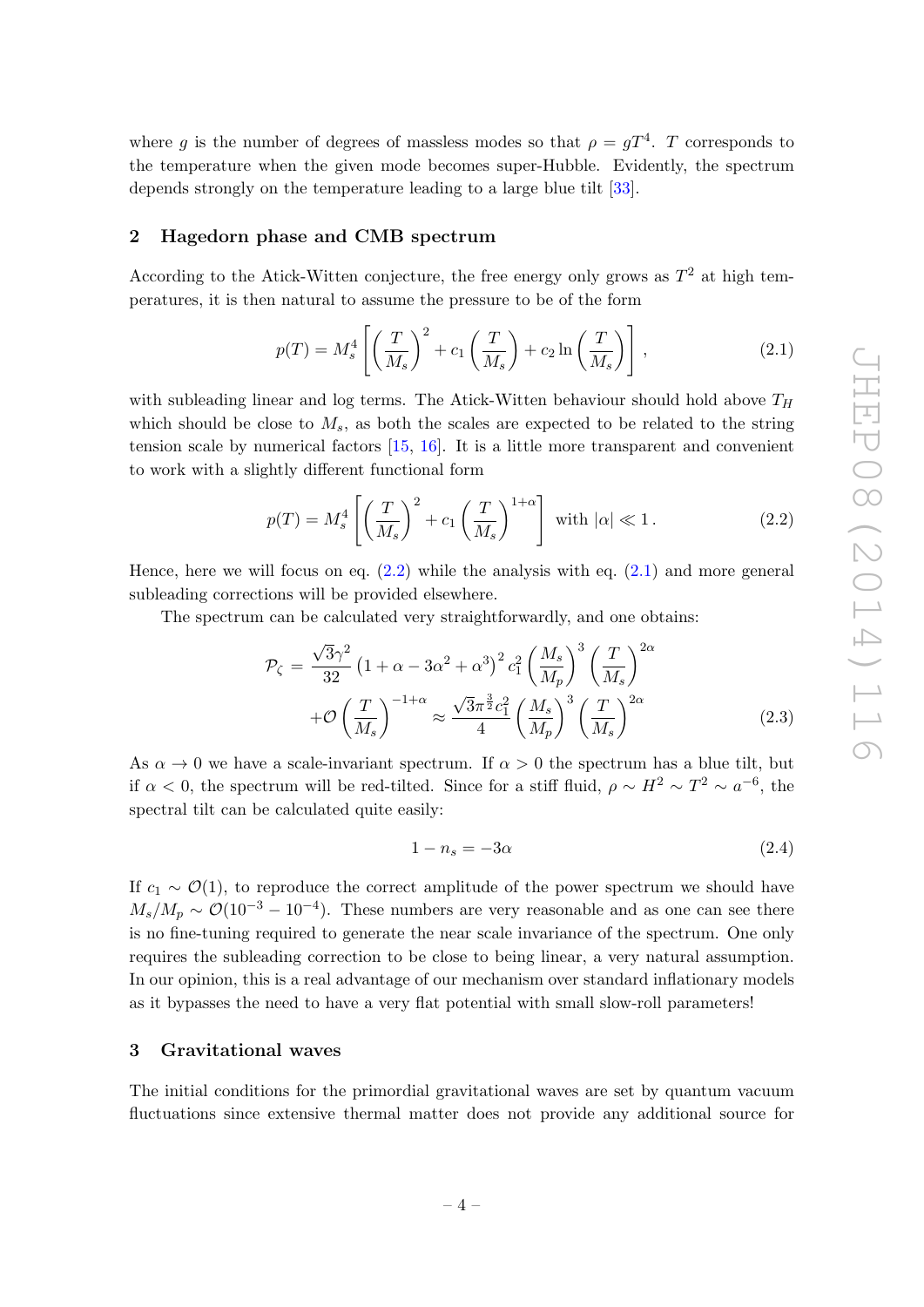gravitational waves. The gravitational wave spectrum is thus given by [\[33\]](#page-10-6)

$$
\mathcal{P}_h = \frac{1}{4\pi^2} \left(\frac{H}{M_p}\right)^2 = \frac{\rho}{12\pi^2 M_p^4} \,. \tag{3.1}
$$

The tensor to scalar ratio becomes

$$
r \equiv \frac{\mathcal{P}_h}{\mathcal{P}_\zeta} \approx \frac{1}{3\pi^3 \sqrt{3\pi} c_1^2} \left(\frac{M_s}{M_p}\right) \left(\frac{T}{M_s}\right)^{2(1-\alpha)}.
$$
 (3.2)

It is clear that there is a large parameter space where r is going to be appreciable. For instance, if  $c_1 \sim 0.1$ , then in the region  $T \sim \sqrt{M_s M_p}$  we will get  $r \sim \mathcal{O}(1)$ .

Let us now consider the predictions in some details. To match with the observed CMB amplitude [\[4\]](#page-8-3),  $A_0 \approx 2.4 \cdot 10^{-9}$ , we fix the parameter  $c_1$  as

<span id="page-5-2"></span>
$$
c_1 = \frac{2\sqrt{A_0}}{3^{\frac{1}{4}} \pi^{\frac{3}{4}}} \left(\frac{M_s}{M_p}\right)^{-\frac{3}{2}} \left(\frac{T_{\text{pivot}}}{M_p}\right)^{-\alpha}.
$$
 (3.3)

In the following, we will use  $T_{\text{pivot}} = 0.01 M_p$ . In figure [1,](#page-6-0) we show the scalar spectrum and r as functions of temperature when  $M_s = 10^{-4} M_p$ .<sup>[2](#page-5-1)</sup> The value of  $c_1$  is adjusted to match with the CMB power-spectrum according to [\(3.3\)](#page-5-2), and we have used  $\alpha = -4/300$ to obtain the central value of the spectral index,  $n_s = 0.96$ , as observed by the PLANCK collaboration [\[4\]](#page-8-3). The interesting regime is  $T \geq M_s$ , much below this, the spectrum is not scale-invariant, gravitational waves are unobservably small, and in any case we expect [\(2.2\)](#page-4-2) to be valid only when  $T \geq M_s$ . In figure [2,](#page-6-1) we have provided numerical plots of r as a function of the ratios  $T/M_p$  and  $M_s/M_p$ . The value of  $c_1$  is adjusted to match with the CMB power-spectrum. As expected, we find large parameter spaces where r can be considerable.

## <span id="page-5-0"></span>4 Spectral tilts & low multipole anomalies

It is clear from the plots that the gravity waves have a strong blue tilt in our model which discriminates it from inflationary ones. In fact, it is easy to calculate the spectral tilt: since  $\mathcal{P}_h \sim T^2$ 

$$
n_t = \frac{d \ln \mathcal{P}_h}{d \ln k} \approx 3\tag{4.1}
$$

which is consistent with the value,  $n_t = 1.5261_{-3.5261}^{+3.4739}$ , that was quoted in a recent analysis [\[2\]](#page-8-1) performed by combining the BICEP2 data with Planck, WMAP, and BAO, see also [\[3\]](#page-8-2). For obvious phenomenological reasons, such a strongly blue tilted gravity waves cannot persist for very long, see for instance [\[34\]](#page-10-7) for constraints coming from LIGO, pulsar timings and BBN. However, as we now discuss, there are natural reasons to expect such a strong blue tilt to not last for too long.

<span id="page-5-1"></span><sup>&</sup>lt;sup>2</sup>The observed scales in CMB sky approximately span three orders of magnitude. Minimally we want all these modes to exit during the Hagedorn contraction phase, and since  $T_k \propto k^{3/2}$ , this corresponds to a temperature range spanning approximately  $\mathcal{O}(10^4-10^5)$ . Since we expect [\(2.2\)](#page-4-2) to remain valid within  $T_H \sim$  $M_s \lesssim T \lesssim \mathcal{O}(10) M_p \sim \text{Planck mass, there is a separate good reason to choose } M_s / M_p \sim \mathcal{O}(10^{-3} - 10^{-4}).$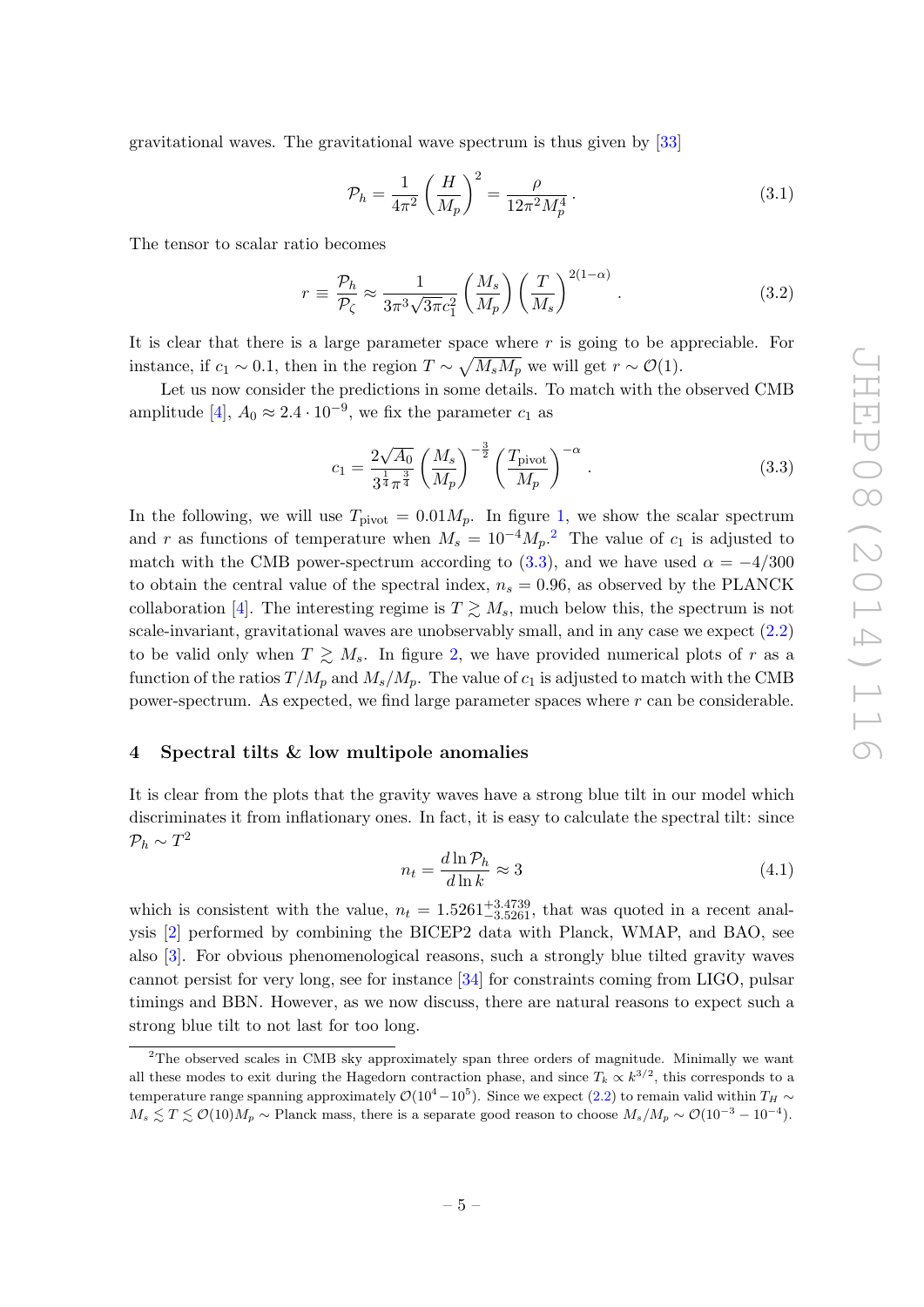

<span id="page-6-0"></span>**Figure 1.** The scalar spectrum  $\mathcal{P}_{\zeta}$  (red solid line) and r as (black dashed line) as functions of the temperature  $T/M_p$ . Here  $M = 10^{-4} M_p$ , and  $c_1 \approx 30$  and  $\alpha = -0.075$ .



<span id="page-6-1"></span>**Figure 2.** The region of the parameter space where  $0.15 < r < 0.27$  corresponding constraints from BICEP2 [\[1\]](#page-8-0) is the patch in the middle. In the dark blue region we have  $r > 0.27$ , and in the light region below  $r < 0.15$ . The observable CMB scales span about 4 orders of magnitude on the vertical temperature axis for a given  $M_s$ .

Firstly, there is an important twist that a Planck scale bounce, that is anyway a requirement of the model, may provide. While in the GR contracting phase  $|H|$  increases, as the temperatures approach the Planckian regime, the increase must taper down (and eventually H should start to decrease to reach  $H = 0$  at the bounce point). Since  $\mathcal{P}_h \propto H^2$ , this would essentially decrease the observed  $|n_t|$  (or give rise to a negative running of the tilt), the details of which will depend on the nature of the bouncing background cosmology and requires further study.

Finally, there is one last interesting possibility worth mentioning. Once  $T \leq T_H$ , we do not expect [\(2.2\)](#page-4-2) to remain valid, but rather to see a sharper increase of pressure with temperature. This would change the dependence of the matter spectrum on temperature. In fact, for any  $p \propto T^{2+\beta}$  with  $\beta > 0$ , one obtains a blue spectrum. In other words, at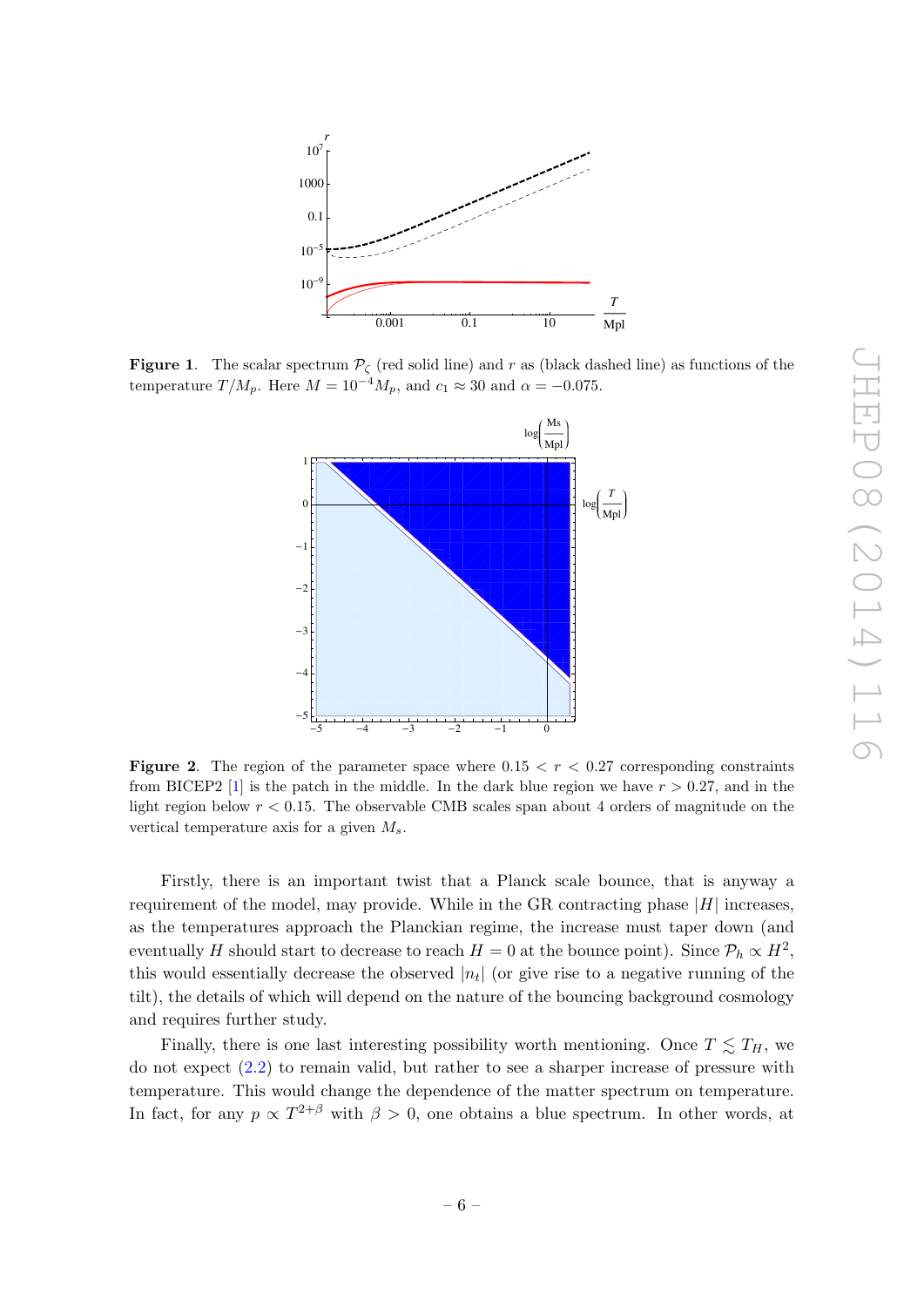around  $T \sim M_s \sim T_H$ , we expect to see a transition of the matter spectrum from a blue to a red tilt! It is tempting to investigate whether this feature can provide an explanation for the low multipole anomalies, the fact that the matter spectrum seems to rise between  $\ell = 2$  to  $\ell \sim 40$  [\[4\]](#page-8-3).

### <span id="page-7-0"></span>5 Inflationary stretching & closing remarks

Last, but not the least, it is important to highlight that these statistical fluctuations in the Hagedorn phase need to be "stretched" if they are to seed the CMBR anisotropies and large scale structure formation. Although seldom discussed in any details, this is an issue that has to be addressed in any cyclic/bouncing scenario, not just in the scenario we have proposed. The issue is the following: since the perturbations are expected to "freeze" after they exit the Hubble radius, the amplitude of the modes must be around  $10^{-5}$  when they exit the Hubble radius. Now the subHubble fluctuations (whether thermal or quantum) typically depend on the dimensionless quantity  $\rho/M_p^4$ . For instance, in traditional inflation,

<span id="page-7-1"></span>
$$
\mathcal{P}_h \sim \rho / M_p^4 \,, \quad \mathcal{P}_\zeta \sim \rho / \epsilon M_p^4 \,. \tag{5.1}
$$

Here  $\epsilon$  is the inflationary slow-roll parameter. Since one is required to produce a pretty large amplitude, this forces the scale of energy density to be reasonably close to the Planck scale. The typical scale of inflation is, for instance,  $\mathcal{O}(10^{-3})M_p$ . The actual physical wavelength of the perturbations at this time, is therefore, quite short. Taking the example of inflation, the physical wavelength is given by

$$
l_{\rm phys} \sim H^{-1} \sim \frac{M_p}{\sqrt{\rho}} \sim 10^6 l_p \tag{5.2}
$$

where  $l_p$  is the Planck length. Now suppose, just after such a mode-exit, the universe enters a radiation dominated expansion. In going down from a temperature of  $\mathcal{O}(10^{-3})M_p$  to the current temperature  $\sim \mathcal{O}(10^{-5})$  eV, the wavelength would approximately have stretched to a size of  $\sim 10^{35}l_p$  which is still woefully short of the cosmological wavelengths we observe in sky today, in fact, approximately by a factor of 60 efoldings. This is obviously the precise reason why we need approximately that many inflationary efoldings after the modes that we see in the sky today exits the Hubble radius during inflation.

The crucial point is that very similar reasoning also applies to most other non-inflationary mechanisms of generating fluctuations, even if it is generated during contraction. In other words, at the moment the fluctuations exit the Hubble radius and freeze, typically their physical wavelengths are very small. For instance, if [\(5.1\)](#page-7-1) still applies (which by the way is the case for most scenarios as long as there is a single fluid/scalar field), for a symmetric bounce evolution, we would fall short exactly by 60 efoldings! This indeed holds in our case as well. If we consider for example  $M_s = 10^{-3} M_p$  and the temperature range  $10^{-4} < T/M_p < 1$ , we span the scales  $10^3 l_p < l_{\rm phys} < 10^6 l_p$ . Thus we, like most other bouncing/cyclic models, need to generate this asymmetry between expansion and contraction.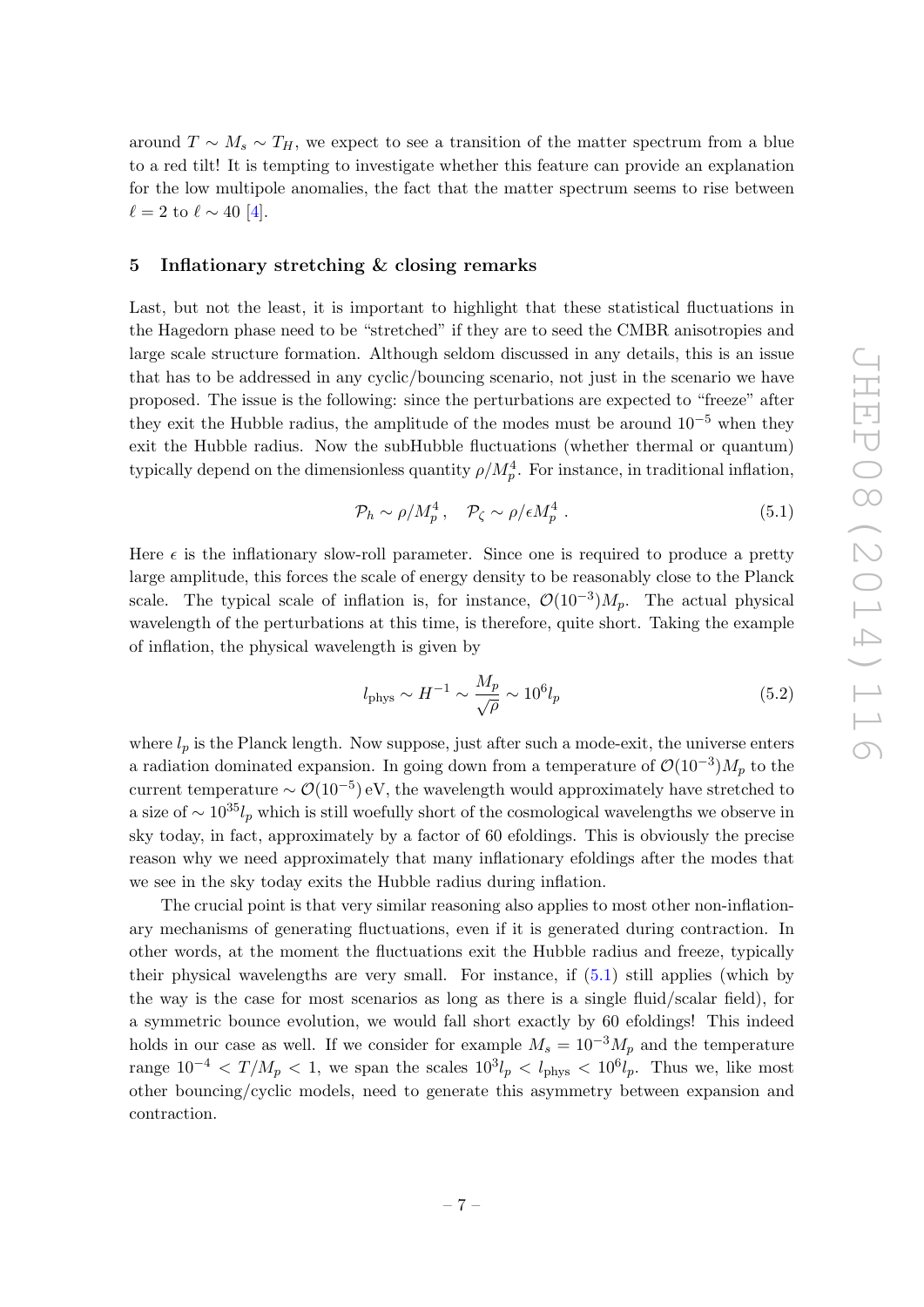This could be arranged if the universe underwent a phase of inflationary expansion after the bounce. The advantage is that the inflationary epoch need not be near exponential, a power-law growth should be sufficient. Another possibility is to have several phases of asymmetric cyclic growth as in cyclic-inflation [\[35](#page-10-8)[–38\]](#page-10-9). For the cyclic inflation case, if the entropy production in a single cycle is large, then potentially all the CMB modes approximately spanning 3 orders of magnitude ( $\ell = 2$  to  $\ell \sim 2500$ ) can exit within the same cycle, and all our previous analysis then remains valid. If on the other hand, the entropy production is small, then essentially the modes will exit approximately at the same temperature but in subsequent cycles. In this case, the spectral tilts will depend on how the turnaround energy scale changes in subsequent cycles. This is typically governed by underlying scalar field evolution [\[35–](#page-10-8)[38\]](#page-10-9) and the spectral-tilt calculations will need to be revisited.

To summarize, we have considered a very simple thermal universe motivated by stringy physics. It provides a near scale invariant matter spectrum which could be red-tilted, and predicts a blue tilted gravity wave spectrum. Additionally, the expected range of the Hagedorn phase (in orders of magnitude) is tantalizingly close to what we are currently able to access in the CMB sky leading to the possibility of being able to see the "edge effects": a power enhancement at low multipoles as the Hagedorn phase gives way to more traditional growth of pressure with temperature, and a running of the gravitational spectral tilt at high multipoles as imprints of a quantum gravitational bounce!

## Acknowledgments

This work was supported by the U.S. DOE Grant Nos. DE-FG02-87ER40328 and DOE/ DE-FG02-94ER40823, the FPA 2005-02327 project (DGICYT, Spain), and the CAM/UCM 910309 project. AM is supported by the Lancaster-Manchester-Sheffield Consortium for Fundamental Physics under STFC grant ST/J000418/1.

Open Access. This article is distributed under the terms of the Creative Commons Attribution License [\(CC-BY 4.0\)](http://creativecommons.org/licenses/by/4.0/), which permits any use, distribution and reproduction in any medium, provided the original author(s) and source are credited.

## References

- <span id="page-8-0"></span>[1] BICEP2 collaboration, P.A.R. Ade et al., Detection of B-Mode Polarization at Degree Angular Scales by BICEP2, [Phys. Rev. Lett.](http://dx.doi.org/10.1103/PhysRevLett.112.241101) 112 (2014) 241101 [[arXiv:1403.3985](http://arxiv.org/abs/1403.3985)] [IN[SPIRE](http://inspirehep.net/search?p=find+EPRINT+arXiv:1403.3985)].
- <span id="page-8-1"></span>[2] F. Wu, Y. Li, Y. Lu and X. Chen, Cosmological parameter fittings with the BICEP2 data, [Sci. China Phys. Mech. Astron.](http://dx.doi.org/10.1007/s11433-014-5516-z) 57 (2014) 1449 [[arXiv:1403.6462](http://arxiv.org/abs/1403.6462)] [IN[SPIRE](http://inspirehep.net/search?p=find+EPRINT+arXiv:1403.6462)].
- <span id="page-8-2"></span>[3] M. Gerbino, A. Marchini, L. Pagano, L. Salvati, E. Di Valentino et al., Blue Gravity Waves from BICEP2 ?, Phys. Rev. D 90 [\(2014\) 047301](http://dx.doi.org/10.1103/PhysRevD.90.047301) [[arXiv:1403.5732](http://arxiv.org/abs/1403.5732)] [IN[SPIRE](http://inspirehep.net/search?p=find+EPRINT+arXiv:1403.5732)].
- <span id="page-8-3"></span>[4] Planck collaboration, P.A.R. Ade et al., Planck 2013 results. XVI. Cosmological parameters, [Astron. Astrophys.](http://dx.doi.org/10.1051/0004-6361/201321591)  $(2014)$  [[arXiv:1303.5076](http://arxiv.org/abs/1303.5076)] [IN[SPIRE](http://inspirehep.net/search?p=find+EPRINT+arXiv:1303.5076)].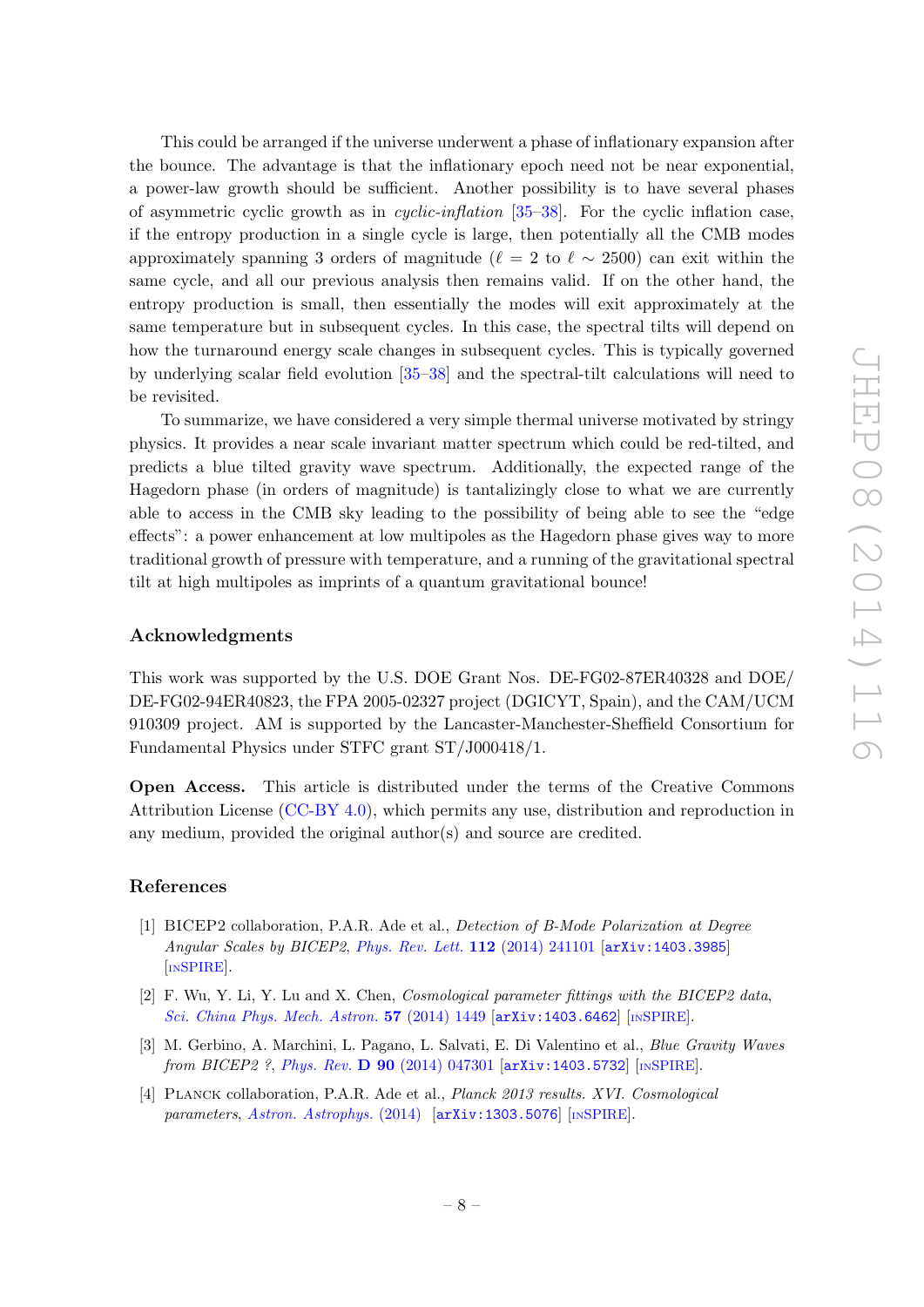- <span id="page-9-0"></span>[5] WMAP collaboration, G. Hinshaw et al., Nine-Year Wilkinson Microwave Anisotropy Probe (WMAP) Observations: Cosmological Parameter Results, [Astrophys. J. Suppl.](http://dx.doi.org/10.1088/0067-0049/208/2/19) 208 (2013) 19 [[arXiv:1212.5226](http://arxiv.org/abs/1212.5226)] [IN[SPIRE](http://inspirehep.net/search?p=find+EPRINT+arXiv:1212.5226)].
- <span id="page-9-1"></span>[6] A. Mazumdar and J. Rocher, Particle physics models of inflation and curvaton scenarios, [Phys. Rept.](http://dx.doi.org/10.1016/j.physrep.2010.08.001) 497 (2011) 85 [[arXiv:1001.0993](http://arxiv.org/abs/1001.0993)] [IN[SPIRE](http://inspirehep.net/search?p=find+EPRINT+arXiv:1001.0993)].
- <span id="page-9-2"></span>[7] R. Brustein, M. Gasperini, M. Giovannini and G. Veneziano, Relic gravitational waves from string cosmology, [Phys. Lett.](http://dx.doi.org/10.1016/0370-2693(95)01128-D)  $\bf{B}$  361 (1995) 45 [[hep-th/9507017](http://arxiv.org/abs/hep-th/9507017)] [IN[SPIRE](http://inspirehep.net/search?p=find+EPRINT+hep-th/9507017)].
- <span id="page-9-3"></span>[8] R.H. Brandenberger, A. Nayeri and S.P. Patil, Closed String Thermodynamics and a Blue Tensor Spectrum, [arXiv:1403.4927](http://arxiv.org/abs/1403.4927) [IN[SPIRE](http://inspirehep.net/search?p=find+EPRINT+arXiv:1403.4927)].
- <span id="page-9-4"></span>[9] N. Deo, S. Jain and C.-I. Tan, String statistical mechanics above Hagedorn energy density, Phys. Rev. D 40 [\(1989\) 2626](http://dx.doi.org/10.1103/PhysRevD.40.2626) [IN[SPIRE](http://inspirehep.net/search?p=find+J+Phys.Rev.,D40,2626)].
- <span id="page-9-6"></span>[10] N. Deo, S. Jain and C.-I. Tan, *Strings at High-energy Densities and Complex Temperature*, [Phys. Lett.](http://dx.doi.org/10.1016/0370-2693(89)90024-5) **B 220** (1989) 125 [IN[SPIRE](http://inspirehep.net/search?p=find+J+Phys.Lett.,B220,125)].
- [11] A.A. Tseytlin and C. Vafa, *Elements of string cosmology, [Nucl. Phys.](http://dx.doi.org/10.1016/0550-3213(92)90327-8)* **B 372** (1992) 443 [[hep-th/9109048](http://arxiv.org/abs/hep-th/9109048)] [IN[SPIRE](http://inspirehep.net/search?p=find+J+Nucl.Phys.,B372,443)].
- <span id="page-9-5"></span>[12] R.H. Brandenberger and C. Vafa, Superstrings in the Early Universe, [Nucl. Phys.](http://dx.doi.org/10.1016/0550-3213(89)90037-0) B 316 [\(1989\) 391](http://dx.doi.org/10.1016/0550-3213(89)90037-0) [IN[SPIRE](http://inspirehep.net/search?p=find+J+Nucl.Phys.,B316,391)].
- <span id="page-9-7"></span>[13] B. Sathiapalan, Vortices on the String World Sheet and Constraints on Toral Compactification, Phys. Rev. **D 35** [\(1987\) 3277](http://dx.doi.org/10.1103/PhysRevD.35.3277) [IN[SPIRE](http://inspirehep.net/search?p=find+J+Phys.Rev.,D35,3277)].
- <span id="page-9-8"></span>[14] Y. Kogan, Vortices on the World Sheet and String's Critical Dynamics, JETP Lett. 45 (1987) 709 [Pisma Zh. Eksp. Teor. Fiz. 45 (1987) 556] [IN[SPIRE](http://inspirehep.net/search?p=find+J+JETPLett.,45,709)].
- <span id="page-9-9"></span>[15] J.J. Atick and E. Witten, The Hagedorn Transition and the Number of Degrees of Freedom of String Theory, [Nucl. Phys.](http://dx.doi.org/10.1016/0550-3213(88)90151-4) **B 310** (1988) 291 [IN[SPIRE](http://inspirehep.net/search?p=find+J+Nucl.Phys.,B310,291)].
- <span id="page-9-10"></span>[16] T. Biswas, J.A.R. Cembranos and J.I. Kapusta, Thermal Duality and Hagedorn Transition from p-adic Strings, [Phys. Rev. Lett.](http://dx.doi.org/10.1103/PhysRevLett.104.021601) 104 (2010) 021601 [[arXiv:0910.2274](http://arxiv.org/abs/0910.2274)] [IN[SPIRE](http://inspirehep.net/search?p=find+EPRINT+arXiv:0910.2274)].
- <span id="page-9-11"></span>[17] T. Banks and W. Fischler, An Holographic cosmology, [hep-th/0111142](http://arxiv.org/abs/hep-th/0111142) [IN[SPIRE](http://inspirehep.net/search?p=find+EPRINT+hep-th/0111142)].
- <span id="page-9-12"></span>[18] R.H. Brandenberger, A. Nayeri, S.P. Patil and C. Vafa, Tensor Modes from a Primordial Hagedorn Phase of String Cosmology, [Phys. Rev. Lett.](http://dx.doi.org/10.1103/PhysRevLett.98.231302) 98 (2007) 231302 [[hep-th/0604126](http://arxiv.org/abs/hep-th/0604126)] [IN[SPIRE](http://inspirehep.net/search?p=find+J+Phys.Rev.Lett.,98,231302)].
- <span id="page-9-13"></span>[19] R.H. Brandenberger, A. Nayeri and S.P. Patil, Closed String Thermodynamics and a Blue Tensor Spectrum, [arXiv:1403.4927](http://arxiv.org/abs/1403.4927) [IN[SPIRE](http://inspirehep.net/search?p=find+EPRINT+arXiv:1403.4927)].
- <span id="page-9-14"></span>[20] T. Biswas, R. Brandenberger, A. Mazumdar and W. Siegel, Non-perturbative Gravity, Hagedorn Bounce & CMB,  $JCAP$  12 [\(2007\) 011](http://dx.doi.org/10.1088/1475-7516/2007/12/011) [[hep-th/0610274](http://arxiv.org/abs/hep-th/0610274)] [IN[SPIRE](http://inspirehep.net/search?p=find+EPRINT+hep-th/0610274)].
- <span id="page-9-15"></span>[21] T. Biswas, T. Koivisto and A. Mazumdar, Towards a resolution of the cosmological singularity in non-local higher derivative theories of gravity, JCAP 11 [\(2010\) 008](http://dx.doi.org/10.1088/1475-7516/2010/11/008) [[arXiv:1005.0590](http://arxiv.org/abs/1005.0590)] [IN[SPIRE](http://inspirehep.net/search?p=find+J+JCAP,1011,008)].
- [22] T. Biswas, A.S. Koshelev, A. Mazumdar and S.Y. Vernov, Stable bounce and inflation in non-local higher derivative cosmology, JCAP 08 [\(2012\) 024](http://dx.doi.org/10.1088/1475-7516/2012/08/024) [[arXiv:1206.6374](http://arxiv.org/abs/1206.6374)] [IN[SPIRE](http://inspirehep.net/search?p=find+J+JCAP,1208,024)].
- [23] T. Biswas, E. Gerwick, T. Koivisto and A. Mazumdar, Towards singularity and ghost free theories of gravity, [Phys. Rev. Lett.](http://dx.doi.org/10.1103/PhysRevLett.108.031101)  $108$  (2012) 031101  $\ar{xiv:1110.5249}$  [IN[SPIRE](http://inspirehep.net/search?p=find+J+Phys.Rev.Lett.,108,031101)].